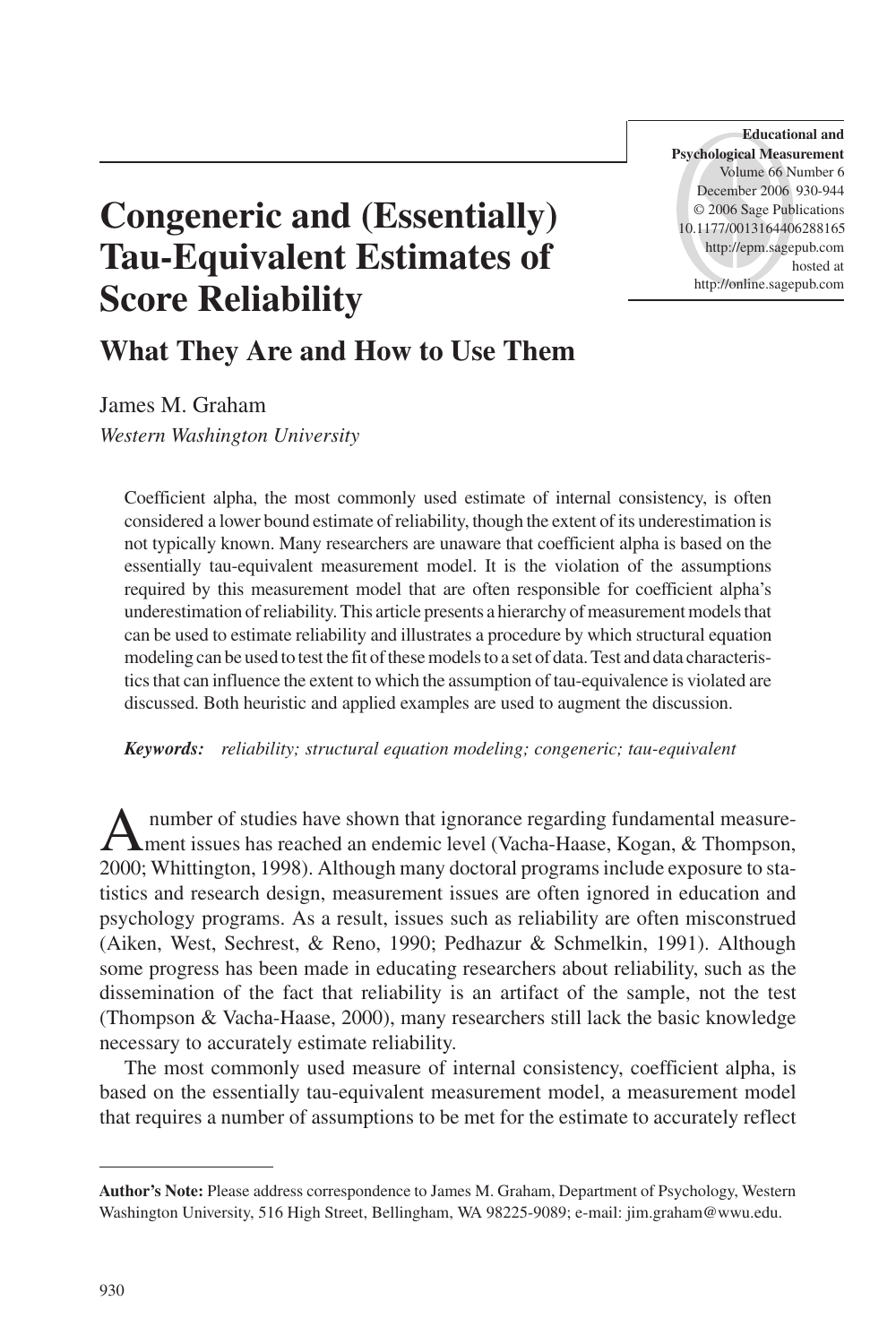the data's true reliability (Raykov, 1997a). Violation of these assumptions causes coefficient alpha to underestimate the true reliability of the data (Miller, 1995). In fact, there are a number of other measurement models, "parallel," "tau-equivalent," and "congeneric" (Feldt & Brennan, 1989, pp. 110-111; Lord & Novick, 1968, pp. 47-50), that can be used to estimate reliability.

This article describes these measurement models as they apply to classical test theory and reliability. The use of structural equation modeling (SEM) path diagrams to evaluate the fit of these models is described. A procedure for obtaining an accurate estimate of reliability based upon these findings is outlined. Finally, test and data characteristics that influence the extent of coefficient alpha's underestimation of reliability are presented. Whereas previous work has explored the theoretical underpinnings of these concepts in greater depth and complexity (Miller, 1995; Raykov, 1997a, 1997b), it is my intention to describe these concepts in a more accessible format with ample use of both heuristic and applied examples.

## **Reliability in Structural Equation Modeling**

Classical test theory (CTT) is based on the premise that the variance in observed scores (*X*) is due in part to true differences in the latent trait being measured (*T*) and in part to error  $(E)$ . This can be represented in the equation  $X = T + E$ . This basic equation can be represented in an SEM path diagram in which one measured variable, *X*, and two latent variables, *T* and *E*, are shown in relation to one another. Unidirectional paths (with path coefficients set to 1) from the latent variables to the measured variable indicate that measured scores are an additive combination of the true and error scores. Additionally, the latent variables are uncorrelated with one another.

In CTT, a reliability coefficient  $(\rho_{xx})$  is the proportion of observed score (*X*) variance accounted for by the true score  $(T)$  variance, as shown by the following equation (Miller, 1995):

$$
\rho_{xx} = \text{Var}(T)/\text{Var}(X). \tag{1}
$$

The present discussion focuses on one type of reliability, internal consistency, as opposed to other types of reliability, such as test-retest, alternate forms, or interrater.

The SEM model described above is not identified. As no parameters are given for the partitioning of the observed score variance into the two latent variables, there are an infinite number of ways in which the variance of *X* can be divided into *T* and *E*. Therefore, it is impossible to estimate the reliability of *X* unless the test consists of more than one item. In multiple-item tests, each item has its own true and error scores; again, without further specifications, there are still an infinite numbers of ways to partition the variance of items. To estimate the reliability of these items, we must identify the model by making further assumptions.

Estimates of reliability within CTT assume that all observed variables measure a single latent true variable. Many researchers erroneously believe that reliability provides a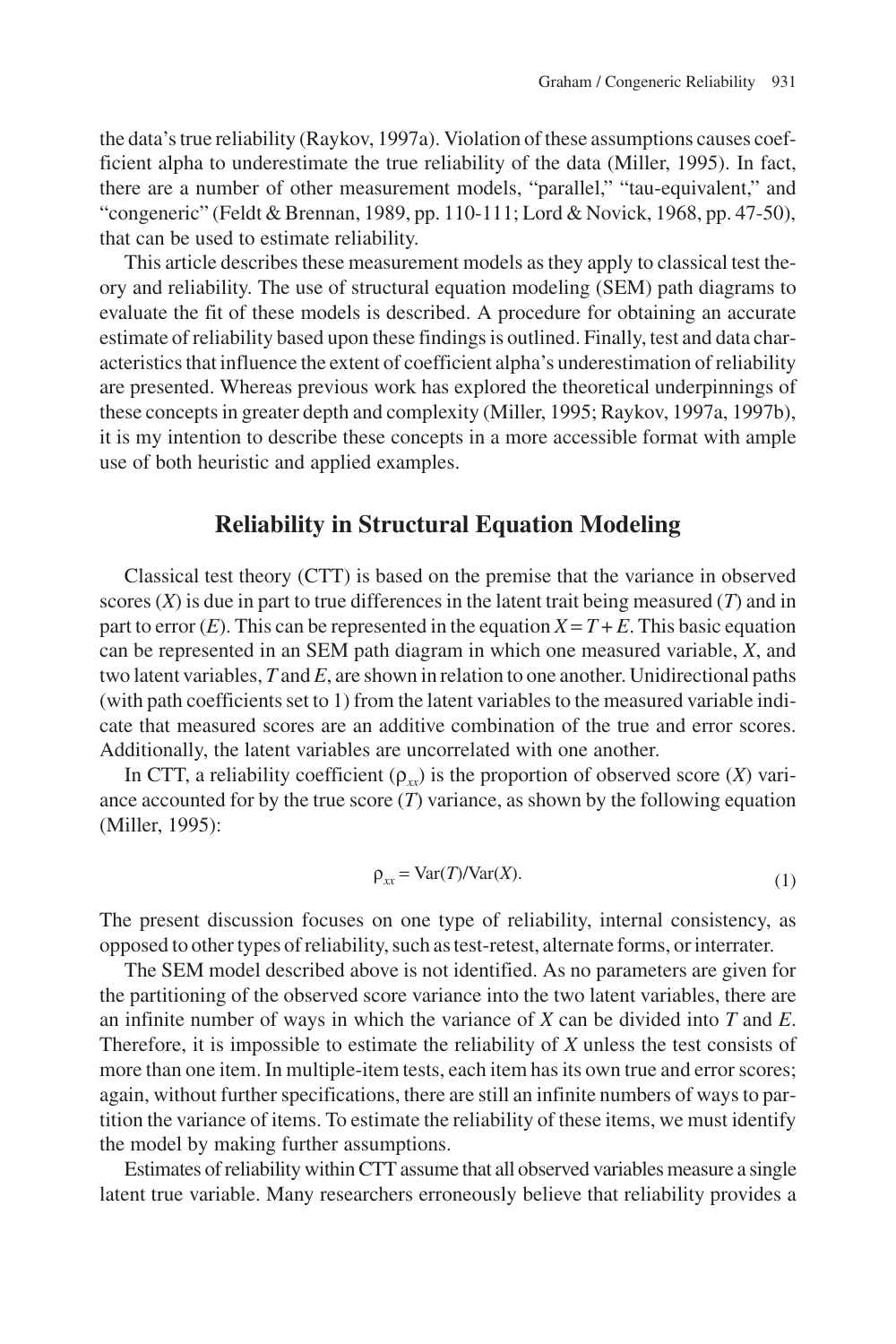



measure of test unidimensionality. In actuality, reliability assumes that unidimensionality exists (Miller, 1995). Failure to meet the assumption of unidimensionality will result in an inaccurate and often misleading estimate of reliability.

The assumption of unidimensionality for a four-item test is represented as an SEM path diagram in Figure 1. Here the variables are shown with subscripts in the text, for example, *X*1, but without subscripts in the figures, for example, *X*1. These refer to the same variables. The model in Figure 1 shows a single latent variable (*T*) as being responsible for part of the observed score variances of each individual test item  $(X_1, X_2, \ldots, X_n)$ etc.). Additionally, each item has a unique error term associated with that item. In the model shown in Figure 2, there are no numbers on the paths from the latent true variable to the individual item observed variables. The relationship between the composite true score and item true scores can be defined a number of ways and will be dealt with at a later point.

#### **Estimating Reliability Within SEM**

As previously noted, reliability is the proportion of true to observed score variance. To provide an estimate of reliability in SEM, therefore, it is necessary to create estimates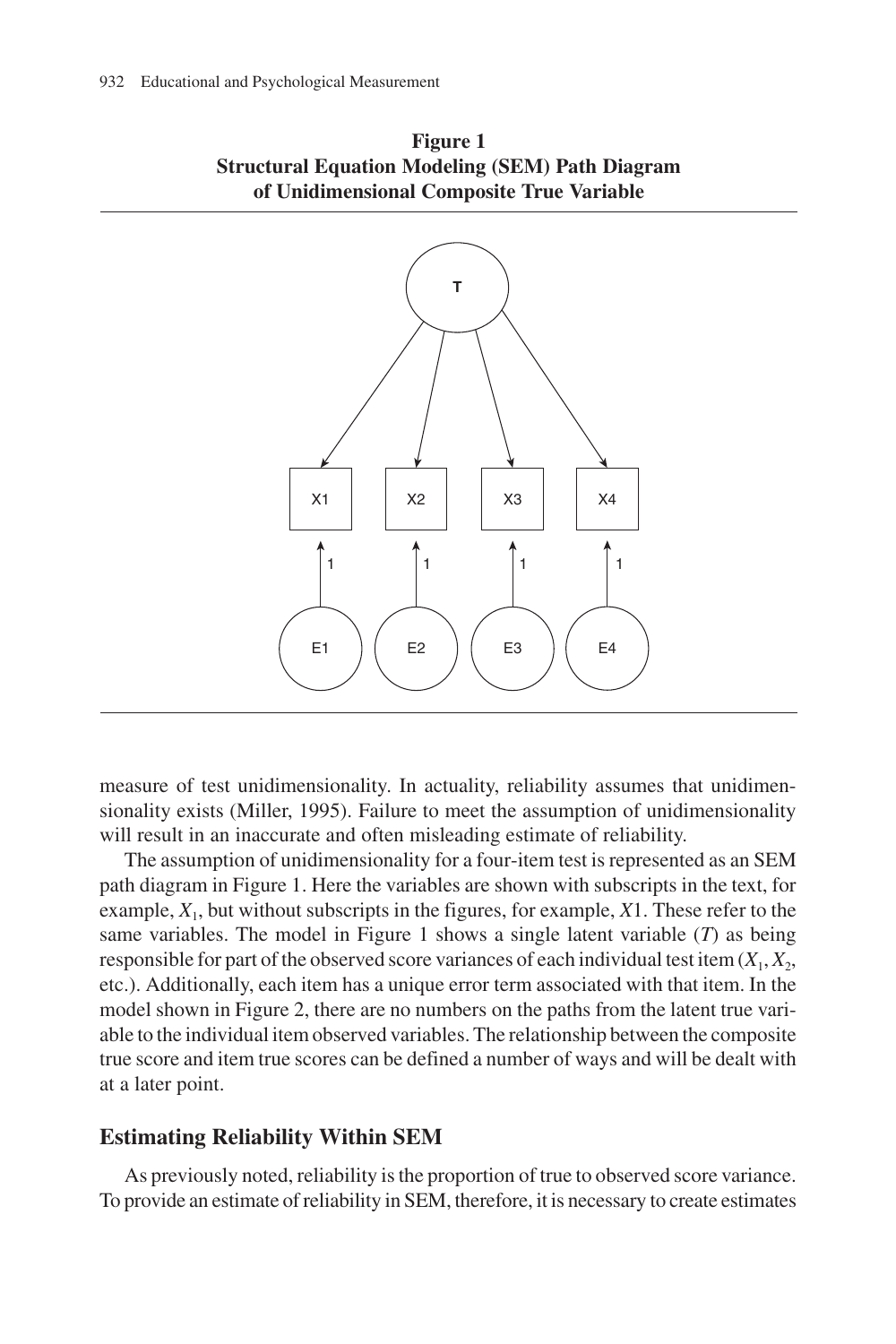**Figure 2 Basic Reliability Structural Equation Modeling (SEM) Path Diagram**



of both the true and observed score variances. Using SEM, a measure's total observed score variance can be made available by creating a composite observed variable (*X*). This variable is created by adding the variances of the individual observed variables  $(X_1, X_2, \text{ etc.})$  while taking into account the shared variance of the individual observed variables (Miller, 1995; Raykov, 1997a). This process, represented in SEM terms, is shown in Figure 2. Whereas the composite variable *X* is represented as a circle, the direction of the arrows show that *X* is a direct result of the sum of the individual observed item variances, taking into account the variance shared between items.

The creation of an estimate of the true score variance has already been discussed; it is the variance of the latent variable labeled *T* in Figures 1 and 2. To calculate a reliability estimate with this information, one has only to apply Equation 1. Alternatively, an estimate of reliability can be obtained from the model shown in Figure 2, by squaring the implied correlation between the composite latent true variable (*T*) and the composite observed variable (*X*) to arrive at the percentage of the total observed variance that is accounted for by the "true" variable.

#### **Measurement Models**

To identify the measurement model used to estimate the composite true variable, it is necessary to make further assumptions above and beyond unidimensionality. There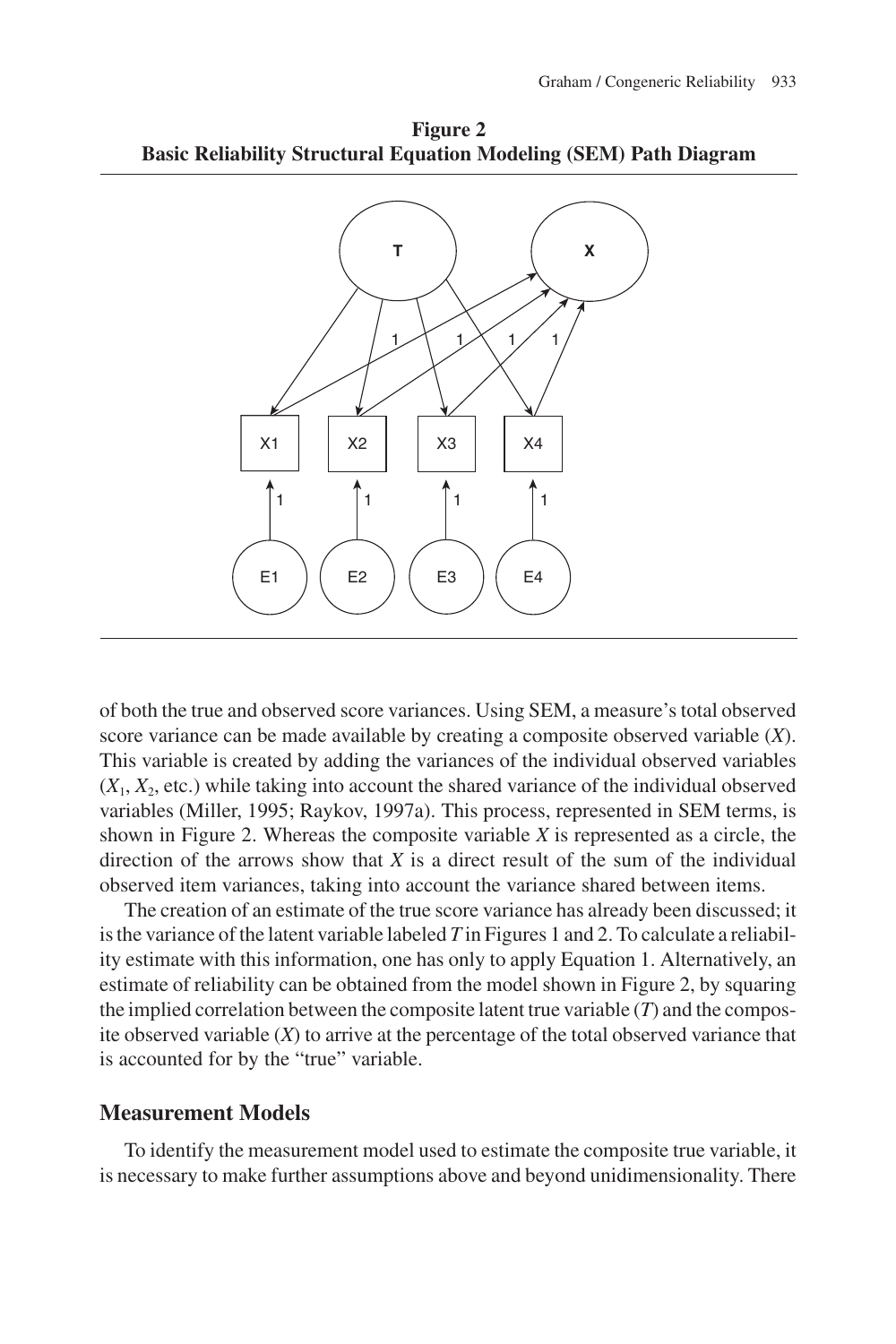are a number of measurement models that may be useful in estimating the reliability of test items, each of which requires that the data used meets different requirements.

*The parallel model.* The parallel model is the most restrictive measurement model for use in defining the composite true score. In addition to requiring that all test items measure a single latent variable (unidimensionality), the parallel model assumes that all test items are exactly equivalent to one another. All items must measure the same latent variable, on the same scale, with the same degree of precision, and with the same amount of error (Raykov, 1997a, 1997b). All item true scores are assumed to be equal to one another, and all error scores are likewise equal across items. When applied to the CTT equation, each item *k* for individual *i* can be shown as

$$
X_{ik} = T_i + E_i.
$$
 (2)

The parallel model can be used to identify the SEM path diagram shown in Figure 2. To do so, each of the paths from the composite true variable to the individual item variables are set to 1, signifying that each measured variable measures the same latent variable with the same degree of precision and the same scale. Additionally, the individual item error variances are constrained to be equal to one another; in Amos (Arbuckle, 2003), this is accomplished by setting the variance of the error terms to a letter (parameters with the same letter are constrained to equality).

*The tau-equivalent model.* The tau-equivalent model is identical to the more restrictive parallel model, save that individual item error variances are freed to differ from one another. This implies that individual items measure the same latent variable on the same scale with the same degree of precision, but with possibly different amounts of error (Raykov, 1997a, 1997b). All variance unique to a specific item is therefore assumed to be the result of error. The tau-equivalent model implies that although all item true scores are equal, each item has unique error terms:

$$
X_{ik} = T_i + E_{ik}.\tag{3}
$$

The SEM path diagram for the tau-equivalent model is identical to the parallel model path diagram, save that error variances are no longer constrained to equality.

*The essentially tau-equivalent model.* The essentially tau-equivalent model is, as its name implies, essentially the same as the tau-equivalent model. Essential tauequivalence assumes that each item measures the same latent variable, on the same scale, but with possibly different degrees of precision (Raykov, 1997a). Again, as with the tau-equivalent model, the essentially tau-equivalent model allows for possibly different error variances.

The difference between item precision and scale is an important distinction to make. Whereas tau-equivalence assumes that item true scores are equal across items, the essentially tau-equivalent model allows each item true score to differ by an additive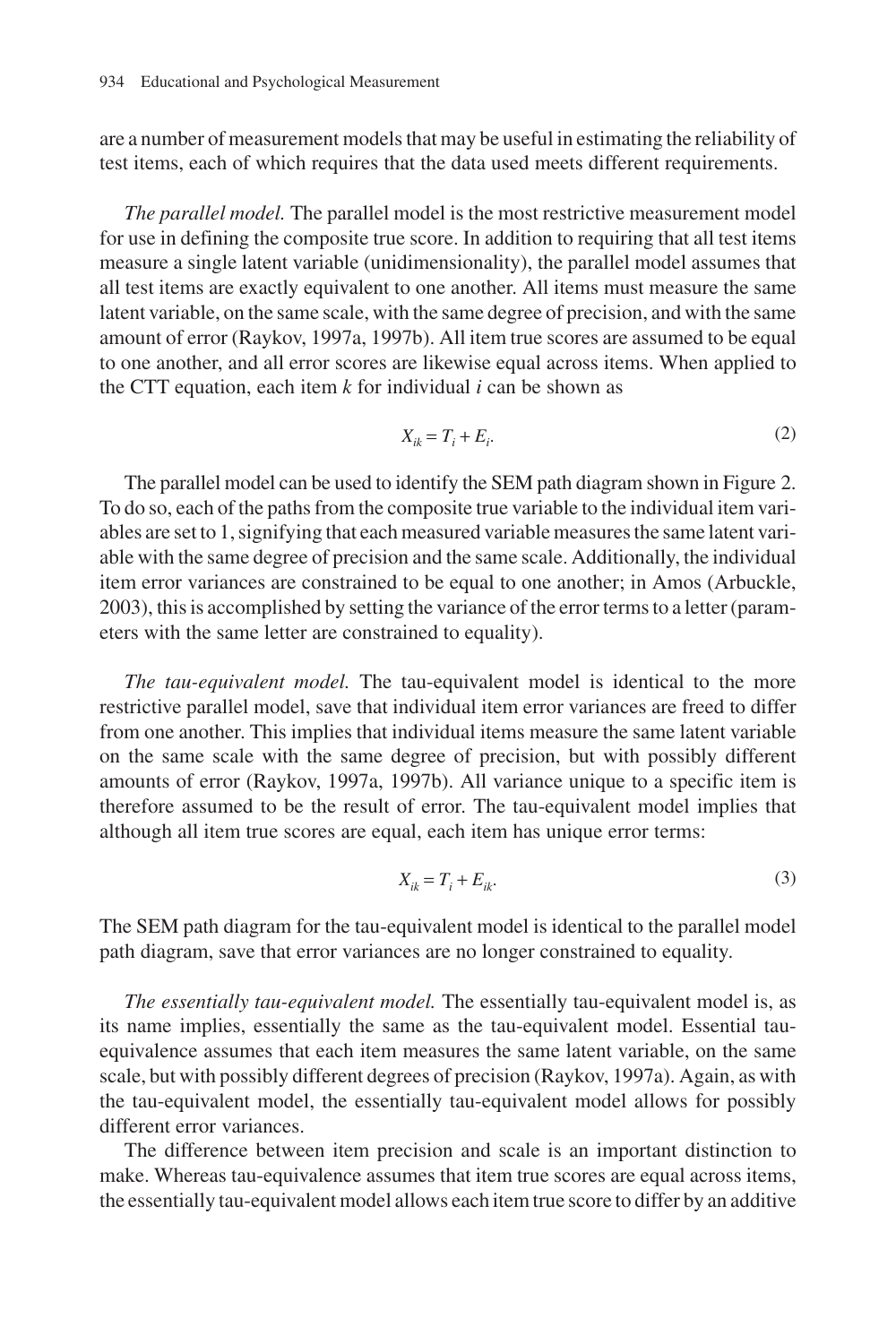constant unique to each pair of variables (Miller, 1995; Raykov, 1997a). Mathematically, this assumption can be represented as shown:

$$
X_{ik} = (\alpha_{\kappa} + \mathbf{T}_i) + E_{ik}.
$$
\n<sup>(4)</sup>

These equations reflect the fact that, although items'true scores are being measured on the same "scale" (similar variances), they may differ in terms of "precision" (different means). A "precise" measure would be one in which the measured values for different items would be closely grouped together, whereas the measured values of different items would be widely spread out in an "imprecise" measure. For example, consider a test designed to measure the latent variable depression in which each item is measured on a 5-point Likert-like scale, from *strongly disagree* to *strongly agree*. Responses to the items "I feel sad sometimes" and "I almost always feel sad" are likely to share similar distributions, though perhaps with different modes. This might be due to the fact that, though both questions measure the same latent variable on the same scale, the second question is worded more strongly than the first. As long as the variances of these questions are similar across respondents, they are both measuring depression in the same scale, whereas their precision in measuring depression differs.

The inclusion of an additive constant affects only an item's mean, not its variance or covariances with other items. As reliability is a variance-accounted-for statistic, it is unaffected by differing means. Therefore, for the purposes of estimating reliability, the SEM path diagram for the essentially tau-equivalent model is identical to that of the tau-equivalent model.

It should be noted that coefficient alpha, the most widely used estimate of internal consistency, is an estimate of reliability based on the essentially tau-equivalent model. Using SEM procedures with the essentially tau-equivalent measurement model will result in a reliability estimate that is equal to Cronbach's alpha. Because it is based on the essentially tau-equivalent model, Coefficient alpha assumes that all items measure the same latent trait on the same scale, with the only variance unique to an item being comprised wholly of error.

*The congeneric model.* The congeneric model is the least restrictive, most general model of use for reliability estimation. The congeneric model assumes that each individual item measures the same latent variable, with possibly different scales, with possibly different degrees of precision, and with possibly different amounts of error (Raykov, 1997a). Whereas the essentially tau-equivalent model allows item true scores to differ by only an additive constant, the congeneric model assumes a linear relationship between item true scores, allowing for both an additive and a multiplicative constant between each pair of item true scores, as shown below:

$$
X_{ik} = [\alpha_k + \beta_k(\mathbf{T}_i)] + E_{ik}.
$$
\n<sup>(5)</sup>

To identify the model shown in Figure 2 with the congeneric model, the path from the latent true variable to one of the measured items is set to 1, whereas the other paths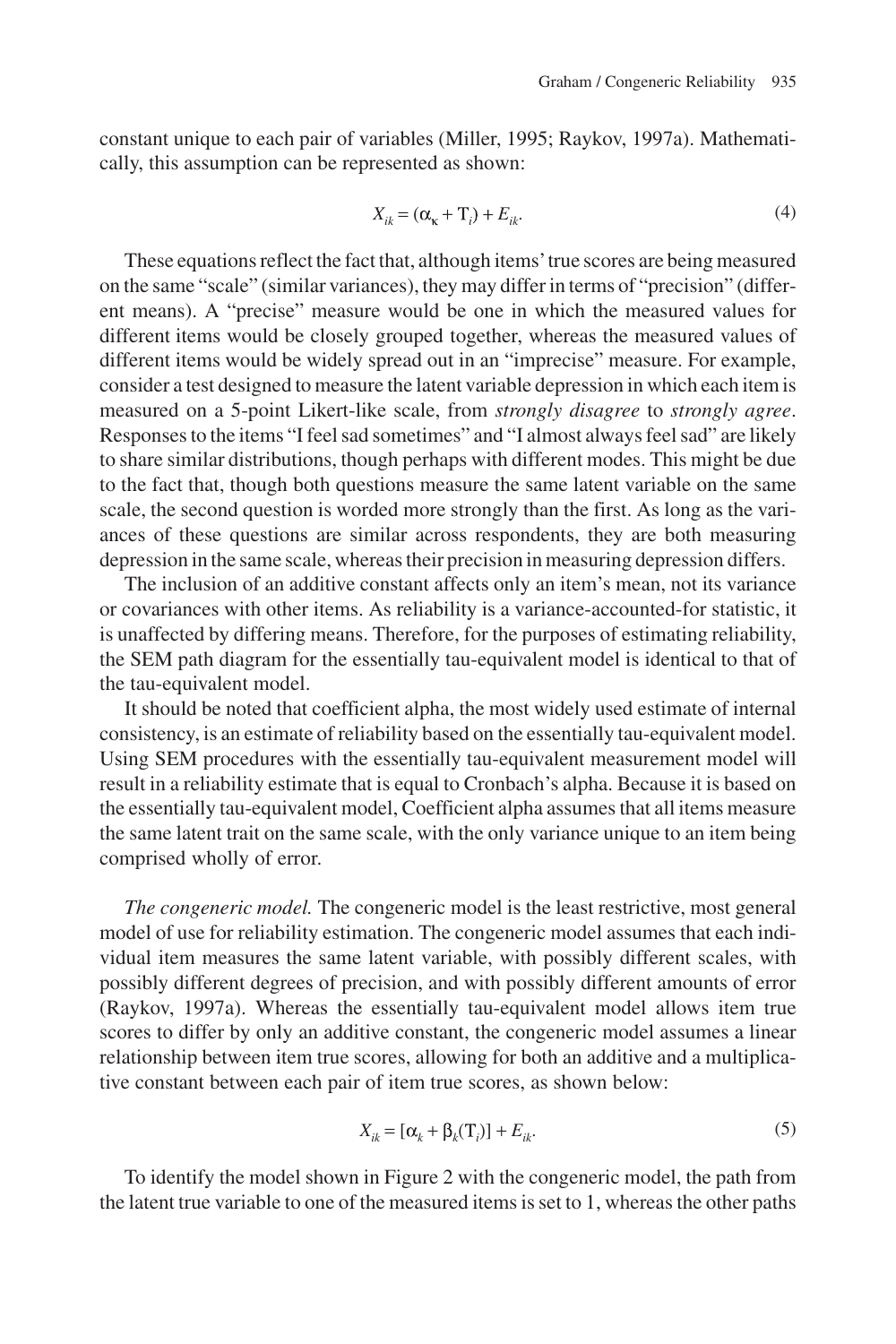from the true variable to the items are left free to be estimated. This indicates that the true scores of the other items are expressed in terms of the true score of the fixed item. Any of the measured items can be chosen as the "scaling" variable, with no effect on the outcome of the model.

#### **The Hierarchical Nature of Measurement Models**

Each of the previously discussed measurement models is part of a nested hierarchy. The congeneric model shown in Equation 5 is the most general, least restrictive model for use in reliability estimation. If all multiplicative constants in the congeneric model are set to 1 (inferring that item true scores are measured on the same scale, or have the same standard deviation), we arrive at the essentially tau-equivalent, or coefficient alpha, model shown in Equation 4. If all additive constants are then set to 0 (inferring that not only do item true scores have the same variance, but they are measured with the same degree of precision, or have the same mean), we arrive at the tau-equivalent model shown in Equation 3. Finally, if all error variances are set to equal one another, we arrive at the parallel model shown in Equation 2, where all observed and latent variables are equivalent across items.

#### **Estimating Reliability With the Hierarchical Model**

Coefficient alpha is considered a lower bound estimate of reliability, and the extent of coefficient alpha's underestimation of the reliability cannot be typically known. One common reason for coefficient alpha's underestimation of reliability is the violation of the essentially tau-equivalent model. For example, if data characteristics indicate that the test items measure the same latent variable in different scales, coefficient alpha (based on the essentially tau-equivalent model) would underestimate the reliability, which would be better estimated using the congeneric model. Using the appropriate model given the characteristics of the data can provide a much more accurate estimation of reliability. As the measurement models used in estimating reliability are hierarchical, the fit of the data can be tested to each model in a step-by-step manner, working from least restrictive/parsimonious to most restrictive/parsimonious. This allows the assumptions of the reliability estimates to be tested and the best possible model chosen.

The process of determining which measurement model to use to estimate reliability is a simple one. First, the fit of the congeneric model is tested, and fit statistics are obtained. Next, the fit of the essentially tau-equivalent/tau-equivalent model is tested, and the resulting fit statistics are compared to those obtained from the congeneric model. If the decrease in fit is large enough to be considered meaningful (by whatever means the individual researcher chooses—fit statistics,  $\chi^2$  change, etc.), the congeneric model is used to estimate reliability. If the fit statistics are similar, the fit of the tau-equivalent model is compared to the fit of the parallel model. If the difference in fit between the tau-equivalent and parallel models is meaningful, the tau-equivalent model is used. If the differences are not meaningful, the parallel model is used.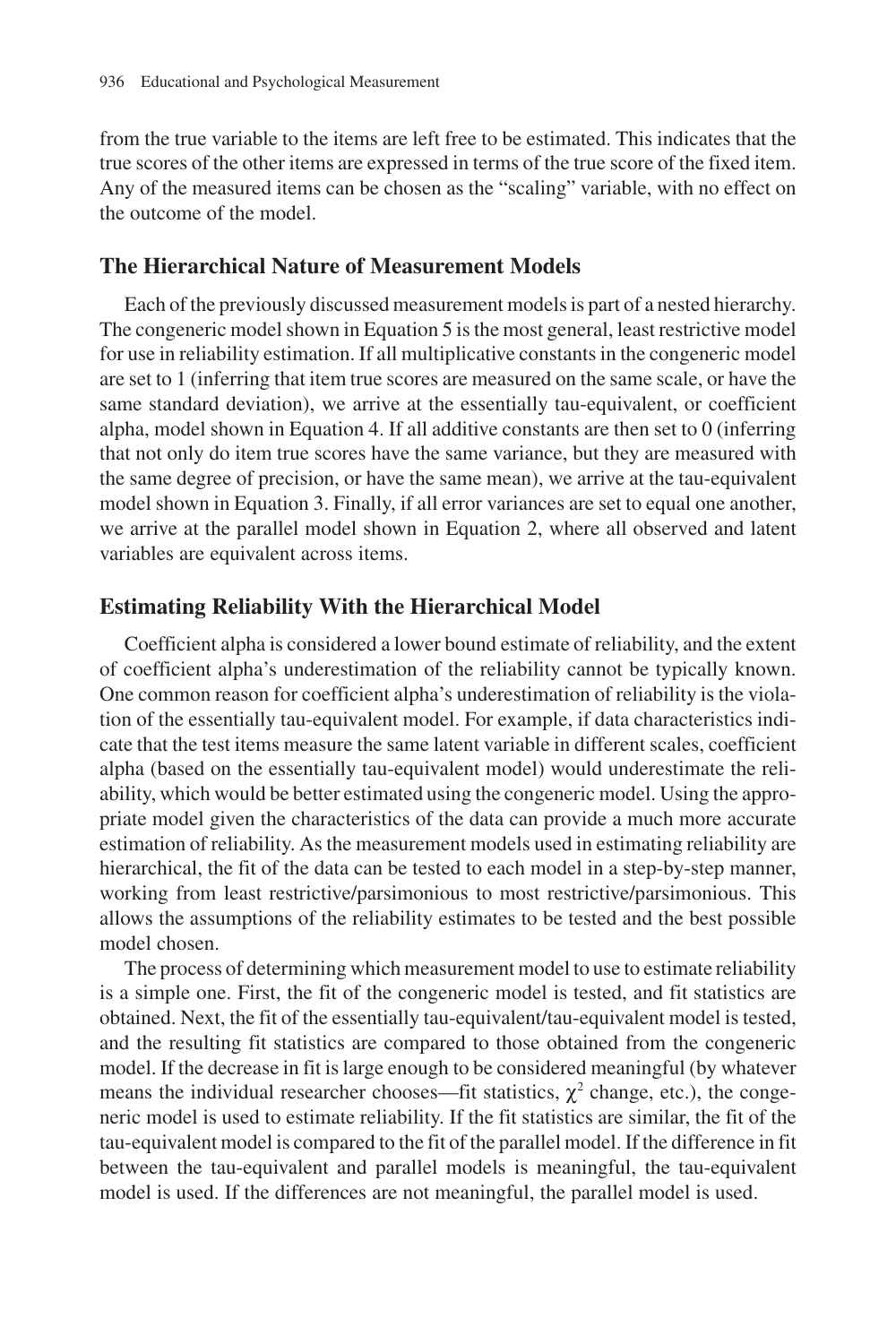The fit of the congeneric model will always be better than or equal to all other models, as the congeneric model is the least restrictive. For the sake of parsimony, however, the most restrictive feasible model should always be used. The method of determining whether difference in fit between two competing models is meaningful is largely a matter of what fit statistics a given researcher prefers. For the following examples, the goodness-of-fit index (GFI; Jöreskog & Sörbom, 1984), the comparative fit index (CFI; Bentler, 1990), and the root mean square error of approximation (RMSEA; Steiger & Lind, 1980) are used in conjunction with change in  $\chi^2$  statistics to evaluate model fit.

It should be noted that the  $\chi^2$  goodness-of-fit test statistic utilizes traditional statistical significance testing procedures and is therefore highly subject to the size of the sample being used. As stated by Bentler and Bonett (1980),

In very large samples virtually all models that one might consider would have to be rejected as statistically untenable. . . . This procedure cannot be justified, since the chisquare value  $\dots$  can be made small simply by reducing the sample size. (p. 591)

Although the use of the  $\chi^2$  statistic alone for the purpose of determining model fit is questionable,  $\chi^2$  statistics can be of use in comparing the fits of nested models in which the sample size is held constant across models (Thompson, 2004).

Another important consideration in the examples that follow is the method of estimation used. Coefficient alpha and the majority of commonly used statistical procedures use ordinary, or unweighted, least squares (OLS), a method of estimation that maximizes explained variance while minimizing unexplained, or error, variance. Maximum likelihood, another method of estimation, attempts to maximize the fit of the data to a given model. As each method of estimation serves a different function, both are used in the following examples. Maximum likelihood is used to initially test the fit of the data to the different models, and OLS is used to provide a reliability estimate comparable to (or, in the case of the tau-equivalent model, exactly equal to) coefficient alpha.

*Heuristic example.* As a demonstration of how coefficient alpha underestimates score reliability when the assumption of essential tau-equivalence is violated, consider the following example. This example uses a fictional five-item measure with 60 individuals. To create the items, a true score was first created for each individual by arbitrarily entering numbers from a computer number pad. These true scores ranged from 1 to 9, with a mean of 5.15 and a standard deviation of 2.11. Error terms were then created for items to vary within individuals and to be completely uncorrelated with one another. An additive constant was then created for each item so that the constants varied from item to item but were constant across participants. The additive constants were arbitrarily set to 1 for  $x_1$ , 4 for  $x_2$ , 9 for  $x_3$ , 5 for  $x_4$ , and 3 for  $x_5$ . It should be noted that the inclusion of the additive constants does not impact the results of these analyses, as reliability is dependent on score variance and measures of dispersion are not impacted by additive constants. In regards to reliability, essential tau-equivalence and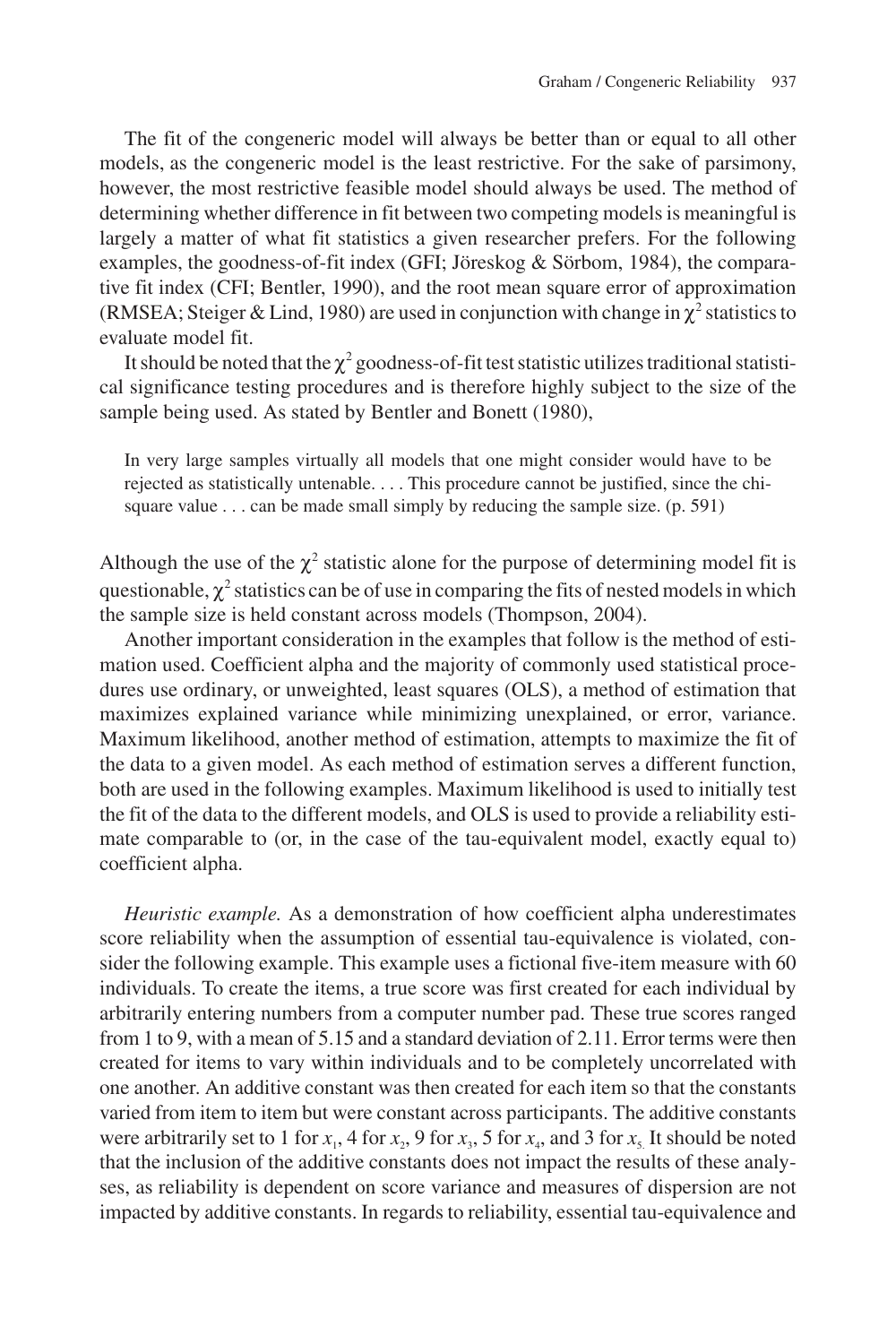|                | Variance/Covariance Matrix for Heuristic Data |       |         |                            |             |         |            |
|----------------|-----------------------------------------------|-------|---------|----------------------------|-------------|---------|------------|
|                | $x_{1}$                                       | x,    | $x_{1}$ | $x_{\scriptscriptstyle A}$ | $x_{\zeta}$ | $x_{6}$ | $x_{\tau}$ |
| $x_1$          | 4.98                                          |       |         |                            |             |         |            |
| $x_2$          | 4.60                                          | 5.59  |         |                            |             |         |            |
| $x_3$          | 4.45                                          | 4.42  | 6.30    |                            |             |         |            |
| $x_4$          | 3.84                                          | 3.81  | 3.66    | 6.44                       |             |         |            |
| $x_{5}$        | 5.71                                          | 5.67  | 5.52    | 4.91                       | 11.86       |         |            |
| x <sub>6</sub> | 23.85                                         | 23.68 | 22.92   | 19.87                      | 34.28       | 127.65  |            |
| $x_7$          | 46.53                                         | 46.20 | 44.67   | 38.57                      | 62.30       | 244.36  | 471.95     |

**Table 1 Variance/Covariance Matrix for Heuristic Data**

tau-equivalence are essentially the same thing. Item scores  $(x_1, x_2, \ldots, x_n)$  were created by applying Equation 4. This procedure created a data set that perfectly meets the assumption of essential tau-equivalence.

To test the impact of the violation of the assumption of tau equivalence on reliability, two additional variables were created. These variables  $(x_6$  and  $x_7)$  were created using the same error scores and initial true scores as Item  $x<sub>5</sub>$ ; however, the true scores for  $x_6$  and  $x_7$  differed from the true scores for Items  $x_1$ , through  $x_5$  by a multiplicative constant. These items were created using Equation 5, where  $b_6 = 5$  and  $b_7 = 10$ . This resulted in items that were congeneric to the original five items but violated tauequivalence. The variance/covariance matrix for items  $x_1$  through  $x_7$  is presented in Table 1.

The following analyses were conducted using Amos (Arbuckle, 2003), an SEM software program with a graphical, user-friendly interface. Initially, Items  $x_1$  through  $x<sub>5</sub>$  were subjected to a reliability analysis using the tau-equivalent measurement model. Although the correlation between *X* and *T* was not explicit in the model, Amos allows one to select "standardized estimates" and "all implied moments" as output options. This produces a correlation matrix between all latent and observed variables included in the model. The correlation between *X* and *T* using OLS as a method of estimation was squared to provide a reliability estimate. As shown in Table 2, this resulted in a tau-equivalent reliability of .91. When this same set of item scores was subjected to a reliability analysis using a congeneric measurement model, it also resulted in a reliability estimate of .91. Because the items scores are perfectly tau-equivalent to one another, and because the tau-equivalent model is a special case of the congeneric model, the reliability estimates obtained by either method are identical.

Because the tau-equivalent and congeneric measurement models are nested models, the difference in fit of these two models can be obtained by using maximum likelihood as the method of estimation and looking both at the differences in fit indices and at the change in  $\chi^2$ , which is obtained by simply subtracting the  $\chi^2$  and degrees of freedom of the congeneric model from the tau-equivalent model. The fit indices shown in Table 2 show that both the tau-equivalent and congeneric models provide an excellent fit to the data, with CFIs and GFIs greater than .9 and RMSEA values less than .08. In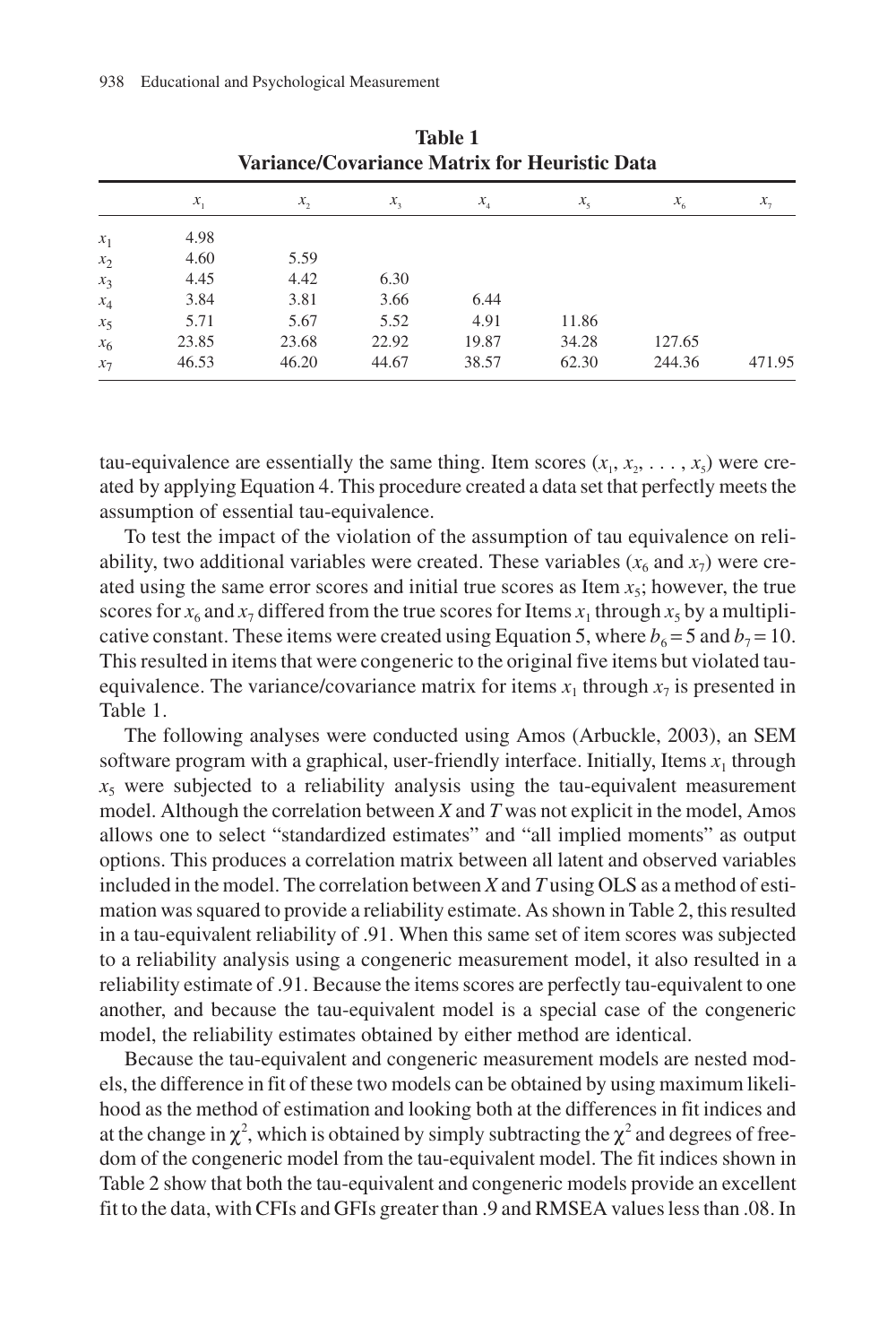| Item             | Model          | Reliability | <b>GFI</b> | <b>CFI</b> | <b>RMSEA</b> | $\chi^2$ | df             | $\boldsymbol{p}$ |
|------------------|----------------|-------------|------------|------------|--------------|----------|----------------|------------------|
| $x_1-x_5$        | Tau-equivalent | .91         | .966       | 1.000      | .000         | 5.5      | 9              |                  |
|                  | Congeneric     | .91         | .999       | 1.000      | .000         | 0.1      | 5              |                  |
|                  | Change         |             |            |            |              | 5.4      | $\overline{4}$ | .249             |
| $x_1 - x_4, x_6$ | Tau-equivalent | .76         | .728       | .630       | .473         | 127.8    | 9              |                  |
|                  | Congeneric     | .97         | 1.000      | 1.000      | .000         | $\lt$ .1 | 5              |                  |
|                  | Change         |             |            |            |              | 127.8    | $\overline{4}$ | $-.001$          |
| $x_1 - x_4, x_7$ | Tau-equivalent | .56         | .715       | .556       | .537         | 161.9    | 9              |                  |
|                  | Congeneric     | .99         | 1.000      | 1.000      | .000         | $\lt$ .1 | 5              |                  |
|                  | Change         |             |            |            |              | 161.9    | $\overline{4}$ | $-.001$          |

**Table 2 Model Fit and Reliability Estimates for Heuristic Data**

Note: GFI = goodness-of-fit index; CFI = comparative fit index; RMSEA = root mean square error of approximation.

fact, given that the data were constructed to fit the model, the fit indices indicate near-perfect fit. Additionally, the difference in  $\chi^2$  between these two models is neither large nor statistically significant. Both models fit the data equally well; therefore, one might choose to select the more restrictive, parsimonious tau-equivalent estimate over the congeneric estimate.

Next, Item  $x_5$  was replaced by Item  $x_6$  and the same sets of analyses were run again. Item  $x_6$  is identical to Item  $x_5$ , save that the true score of  $x_6$  differs from the true score of  $x<sub>5</sub>$  by a multiplicative constant of 5. As seen in Table 2, the tau-equivalent measure of reliability (.76) is substantially lower than the congeneric measure of reliability (.97). The fit indices suggest that the data fits the congeneric model rather well but has a poor fit with the tau-equivalent model. Additionally, the  $\gamma^2$  difference in fit between these models is both large and statistically significant; therefore, the congeneric model appears to be the best fit for the data. Had one simply used Cronbach's alpha without testing whether the data met the tau-equivalence assumption, one would have underestimated the reliability of the item scores.

Finally, Table 2 also shows the results of the reliability analyses using  $x_7$  instead of  $x_5$ . The true score of  $x_7$  differs by a multiplicative constant of 10 from the true score of Item  $x_5$ . Again, the fit indices and the  $\chi^2$  difference test agree that the data best fit the congeneric model. As shown, were one to use Cronbach's alpha, one might erroneously assume that a near-perfectly reliable congeneric measure is made up of almost half error variance.

#### **Factors Affecting Coefficient Alpha's Underestimation of Reliability**

As demonstrated, coefficient alpha underestimates the reliability of test scores when the test violates the assumption of tau-equivalence. Specifically, the larger the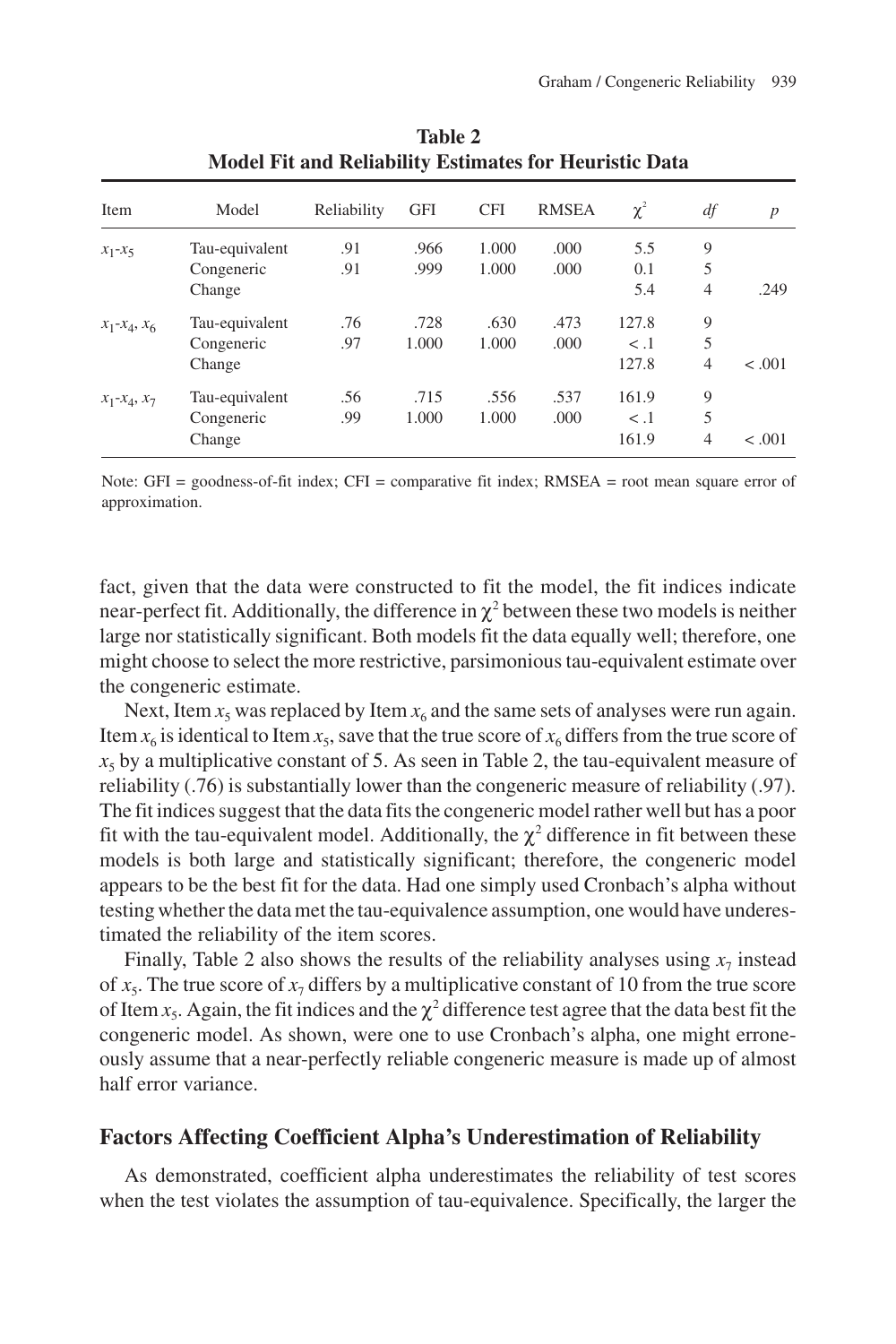violation of tau-equivalence that occurs, the more coefficient alpha underestimates score reliability. Both the present example and previous work (Raykov, 1997b) have demonstrated that the presence of even a single item that is not tau-equivalent to the other items can have a dramatic impact on the accuracy of coefficient alpha; however, the impact that violating the assumption of tau-equivalence can have is also dependent on a number of other factors.

All other things being considered equal, tests with a greater number of items are less vulnerable to underestimation when tau-equivalence is violated than tests with only a small number of items (Raykov, 1997b). This is due to the fact that, when a single item violates tau-equivalence, the proportion of true score variance that is congeneric to the other item true scores is smaller when one has a greater number of items than when one has fewer items.

Because the tau-equivalence model assumes that items are measured on the same scale, examining item standard deviations may be of some utility. If the standard deviations of item scores composing a test are vastly different from one another, they are likely to be being measured on different scales. Such a comparison might be made by constructing confidence intervals about item standard deviations, and visually examining them for equivalence. If the items standard deviations were not equivalent, one might be alerted that the data may be failing the assumption of tau-equivalence. It should be noted that the standard deviation of an item could be impacted by both variance in the true score and variance in the error term associated with the item. An examination of the standard deviations of item true scores (as opposed to item observed scores) would give a better estimate of the degree to which tau-equivalence is violated. Because item true scores are not typically known, calculating the standard deviations of the item true scores is not likely to be feasible.

Finally, tests that use multiple response formats across items are more likely to violate the assumption of tau-equivalence than those that do not. For example, the item true scores from several true-false items are likely to be measured on a different scale than the true scores of items that are scored on a 6-point Likert-type scale. The use of different response formats typically indicates that the items are being measured on different scales, and is likely to result in different true-score standard deviations from item to item.

*Applied example.* Whereas the heuristic example demonstrated how coefficient alpha underestimates reliability when the assumptions of tau-equivalence are violated, an example using actual data may also be instructive in providing an example of how a confluence of the previously discussed factors can impact the accuracy of coefficient alpha. The following data are from a study conducted by Graham and Conoley (2006) using the Dyadic Adjustment Scale (DAS; Spanier, 1976). The DAS is a commonly used measure of relationship quality, designed for use with cohabiting couples. The DAS is a 32-item self-report measure in a variety of response formats whose sum results in a number from 0 to 151, with a higher number denoting greater relationship quality. Whereas the total score from the DAS is most often used in applied research, the test developer originally divided the scale into four subscales. One of these subscales, Affective Expression, consists of 4 items inquiring about levels of agreement between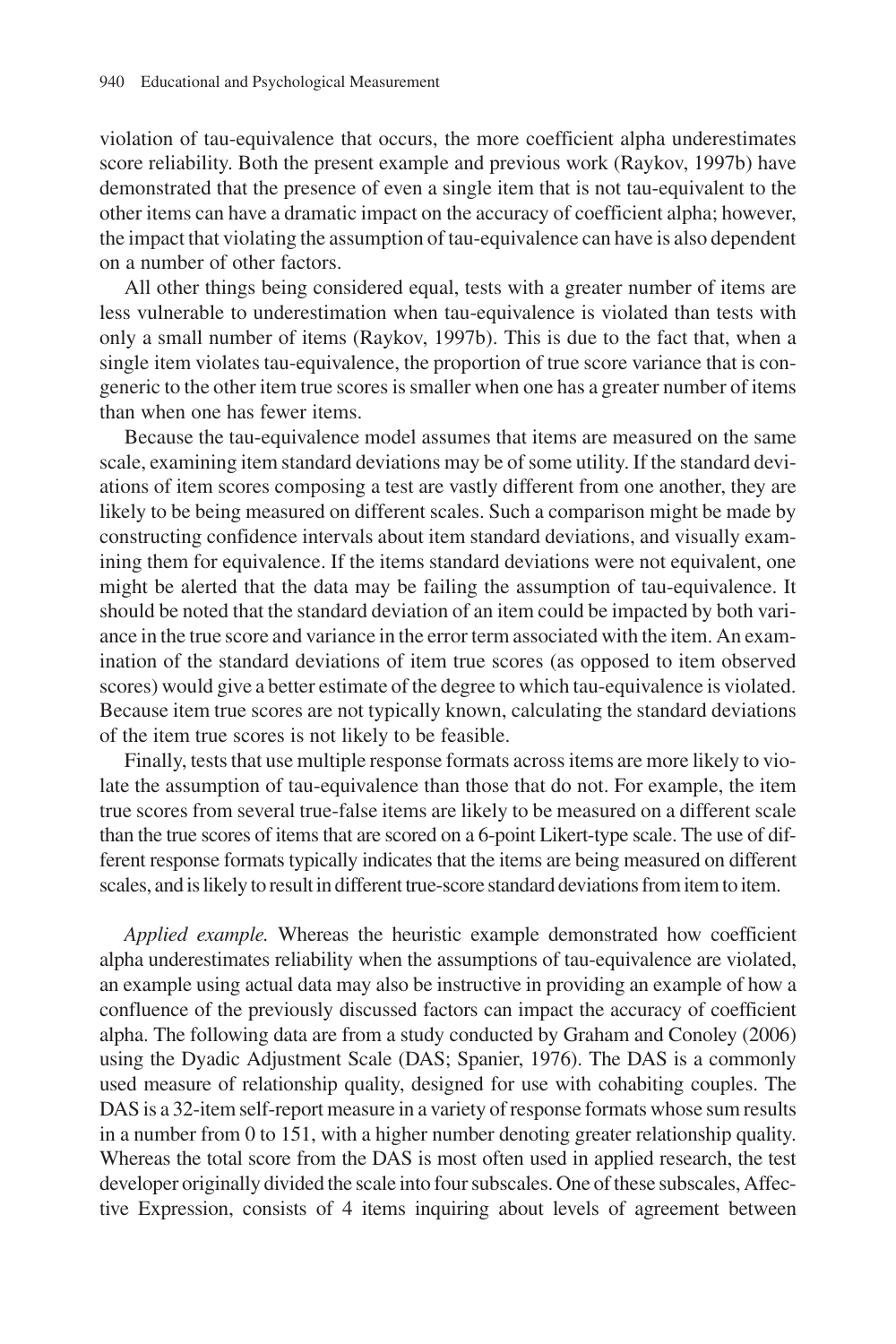|                  | variance/Covariance Matrix for Dyadic Adjustment Scale (DAS)<br>Husband Data From Graham and Conoley (2006) |                  |            |                |  |
|------------------|-------------------------------------------------------------------------------------------------------------|------------------|------------|----------------|--|
|                  | DAS.                                                                                                        | DAS <sub>c</sub> | $DAS_{20}$ | $\rm DAS_{30}$ |  |
| $\text{DAS}_4$   | .903                                                                                                        |                  |            |                |  |
| DAS <sub>6</sub> | .657                                                                                                        | .986             |            |                |  |
| $DAS_{29}$       | .042                                                                                                        | .182             | .236       |                |  |
| $DAS_{30}$       | .199                                                                                                        | .209             | .072       | .173           |  |

| Table 3                                                      |
|--------------------------------------------------------------|
| Variance/Covariance Matrix for Dyadic Adjustment Scale (DAS) |
| <b>Husband Data From Graham and Conoley (2006)</b>           |

spouses on demonstrations of affection and sex relations (both on 6-point Likert-type scales) and about whether the couple has disagreed recently as a result of being too tired for sex and not showing love (both dichotomously scored yes–no). A recent reliability generalization meta-analysis of the DAS indicated a mean Affective Expression subscale score reliability of .71 across studies (Graham, Liu, & Jeziorski, in press). Table 3 presents the variance/covariance matrix of the 4 affective expression items of 60 husbands from the study conducted by Graham and Conoley.

Initially, one might notice that the number of items comprising this subscale is relatively small; this makes the alpha reliability of scores from these items more vulnerable to violations of essential tau-equivalence. One might next notice that two of the items are scored dichotomously, whereas the other two items are scored on a 6-point Likert-type scale. This use of different response formats makes violation of the assumption of tau-equivalence more likely. Next, one might notice that the variances of the two dichotomously-measured items appear to be substantially lower than the two items scored on a 6-point scale. Confidence intervals constructed about the standard deviations of Items 4 (.95  $\pm$  .15) and 6 (.99  $\pm$  .15) do not overlap with the confidence intervals constructed about the standard deviations of Items 29 (.47  $\pm$  .07) and 30 (.42  $\pm$  .06).

In all instances, this measure gives the appearance of violating the assumption of essential tau-equivalence. As such, it would be expected that coefficient alpha would provide a lower estimate of reliability than a congeneric measure. Using both SPSS and the tau-equivalent SEM model described above, these data have a Cronbach's alpha of .72. Following the procedures for estimating congeneric reliability, an estimate of .83 is obtained. The data fit the congeneric model (GFI = .925; CFI = .865; RMSEA = .288) better than the tau-equivalent model (GFI = .761; CFI = .463; RMSEA = .363). Additionally, the congeneric model had a statistically significantly better fit than the tau-equivalent model,  $\Delta \chi^2(3) = 32.1$ ,  $p < .001$ . Across studies, the Affective Expression subscale of the DAS has been shown to consistently result in scores with lower reliability than scores on the other subscales (Graham et al., in press). It appears that this underestimation may be in part due to the fact that these scores violate the assumption of tau-equivalence. In this example, Cronbach's alpha underestimated the reliability of these scores by at least 10%, because the subscale better fits a congeneric model!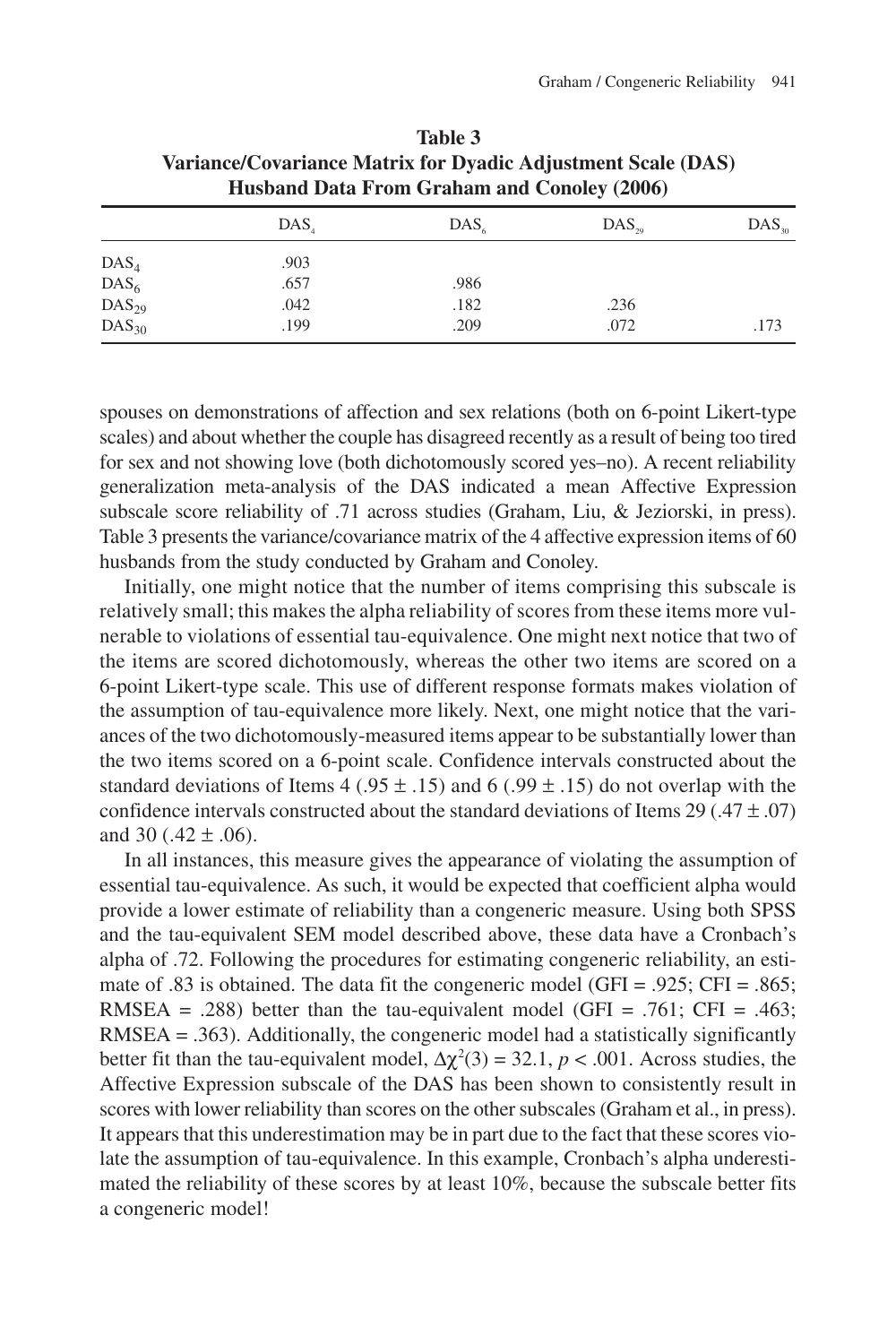## **Discussion**

The use of coefficient alpha to estimate reliability is often taken for granted, with little thought put into understanding the assumptions required for the obtained reliability estimate to be accurate. As a result, the reliability of published data is often needlessly underestimated. Nearly all classical general linear procedures require that certain assumptions be met (normality, homogeneity of variance, etc.), yet these procedures are routinely applied even when the basic assumptions have not been met (Wilcox, 1998). Wilkinson and the American Psychological Association (APA) Task Force on Statistical Inference (1999) addressed this by stating simply that "you should take efforts to assure that the underlying assumptions for the analysis are reasonable given the data" (p. 598). Although this statement may seem overly simplistic, the fact remains that many students and researchers in education and psychology are unaware of many of the assumptions required by a given statistical procedure, are unaware of how to test those assumptions, or are unaware of acceptable alternatives should those assumptions not be met.

A survey of graduate programs in psychology reported that only 27% of programs reported that most or all of their students can appropriately apply methods of reliability measurement to their own research (Aiken et al., 1990). Aiken and colleagues (1990) concluded that this deficiency in understanding basic measurement concepts "opens the door to a proliferation of poorly constructed ad hoc measures, potentially impeding future progress in all areas of the field" (p. 730). The assumption of essentially tau-equivalence in reliability is rarely discussed out of measurement and SEM circles, and even the measurement literature rarely (if ever) considers the assumptions of essentially tau-equivalence when reporting reliability. The case of tau-equivalence in the field of measurement is particularly perplexing when one considers other procedures commonly used in the development of measures. Whereas the exploratory and confirmatory factor analytic procedures used in determining measure item composition assume the more general case of congeneric items, the statistic most often used to estimate the reliability of the resultant item groupings assumes tau-equivalence. In short, the factor models and measurement models do not match!

The procedures discussed here can be easily replicated using Amos or any other commonly available SEM software package. The use of SEM techniques does, however, require large sample sizes. Although this is likely to limit this technique's everyday use, it is amenable to the vast majority of psychometric studies which typically use large sample sizes. Certainly, examining whether one's data meets the assumptions of tau-equivalence should be an important step in the initial development of any measure, as should the calculation of a congeneric estimate of reliability should the data fail that assumption.

The present discussion is not intended to advocate for the use of a congeneric measure of reliability over coefficient alpha in all cases. Measurement, like other areas of science, rewards parsimony. Because the tau-equivalent model estimates fewer parameters than the congeneric model, there are more opportunities to falsify the tauequivalent model. The more falsifiable a model is, the more rigorous and persuasive it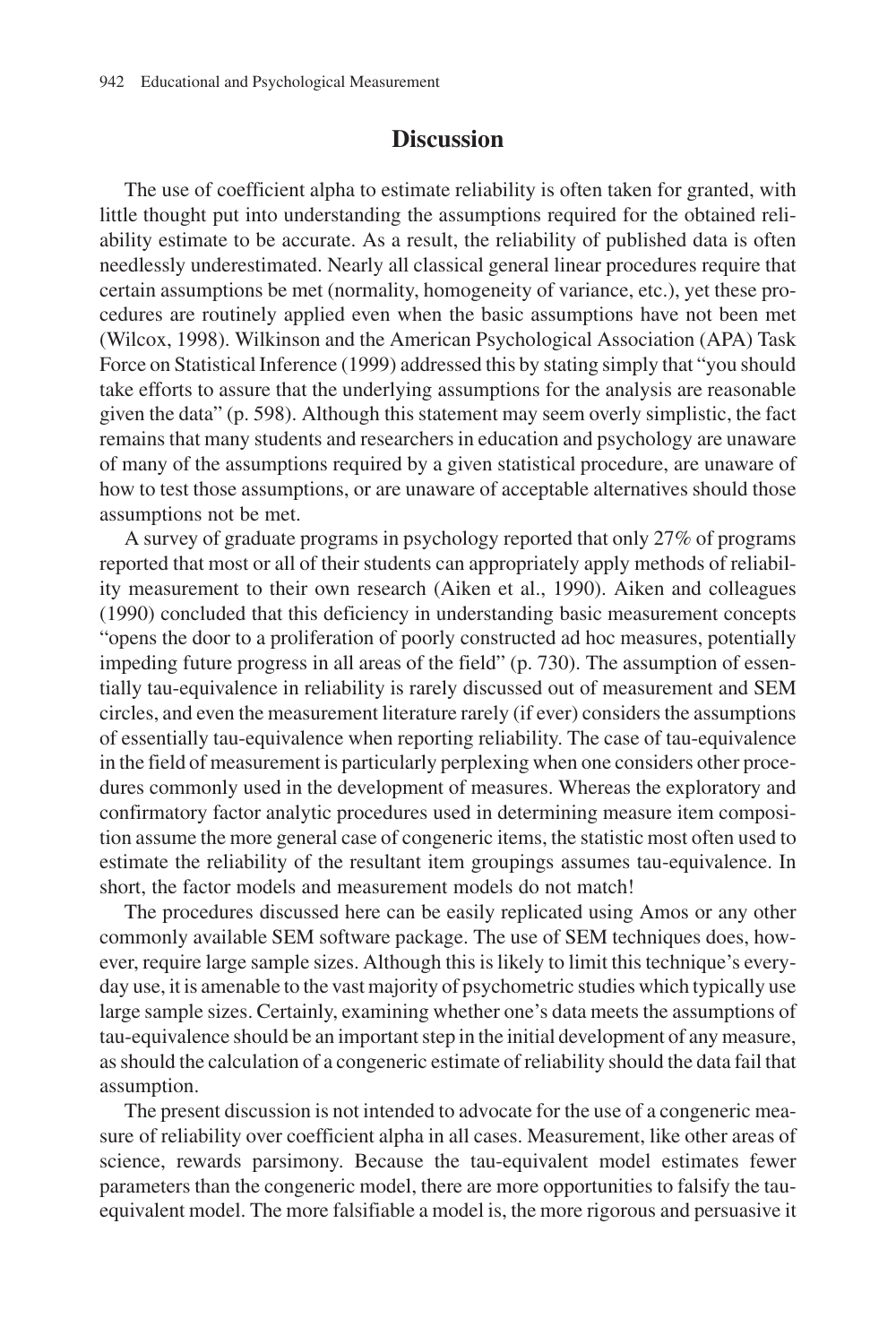is considered if it is not subsequently falsified (Mulaik et al., 1989). Therefore, if both models fit reasonably well, a tau-equivalent estimate of reliability is preferable over a congeneric estimate. If the congeneric model fits appreciably better, a congeneric estimate of reliability is preferable.

It is hoped that the present discussion provides an accessible framework for understanding and testing the tau-equivalence assumption of Cronbach's alpha and for calculating a congeneric estimate of reliability should that assumption fail. Testing the fit of the various measurement models in a hierarchical fashion is a simple matter given the current availability and ease of use of SEM software packages. Researchers are encouraged to always test whether their data are essentially tau-equivalent when developing a measure and to use the appropriate measurement model to estimate reliability. Researchers with sufficiently large samples are also encouraged to utilize these procedures, even if the psychometric properties of their data are not the primary focus. This is particularly important if a small number of items compose the measure, if items utilize different formats, or if items have largely different standard deviations. The use of these procedures can help ensure that the assumptions required by commonly used reliability estimates are not violated and that an accurate estimate of reliability is obtained.

# **References**

- Aiken, L. S., West, S. G., Sechrest, L., & Reno, R. R. (with Roediger, H. L., Scarr, S., Kazdin, A. E., & Sherman, S. J.). (1990). The training in statistics, methodology, and measurement in psychology. *American Psychologist, 45,* 721-734.
- Arbuckle, J. L. (2003). Amos (Version 5.0.1) [Computer software]. Spring House, PA: Amos Development Corporation.
- Bentler, P. M. (1990). Comparative fit indices in structural models.*Psychological Bulletin, 107,* 238-246.
- Bentler, P. M., & Bonett, D. G. (1980). Significance tests and goodness of fit in the analysis of covariance structures. *Psychological Bulletin, 88,* 588-606.
- Feldt, L. S., & Brennan, R. L. (1989). Reliability. In R. L. Linn (Ed.), *Educational measurement* (3rd ed., pp. 105-146). Phoenix, AZ: Ornyx.
- Graham, J. M., & Conoley, C. W. (2006). The role of marital attributions in the relationship between life stressors and marital quality. *Personal Relationships, 13,* 231-244.
- Graham, J. M., Liu, Y. J., & Jeziorski, J. L. (in press). The Dyadic Adjustment Scale: A reliability generalizability meta-analysis. *Journal of Marriage and Family*.
- Jöreskog, K. G., & Sörbom, D. (1984). *LISREL VI user's guide* (3rd ed.). Mooresville, IN: Scientific Software.
- Lord, F. M., & Novick, M. R. (1968). *Statistical theories of mental test scores.*Reading, MA: Addison-Wesley.
- Miller, M. B. (1995). Coefficient alpha: A basic introduction from the perspectives of classical test theory and structural equation modeling. *Structural Equation Modeling, 2,* 255-273.
- Mulaik, S. A., James, L. R., van Alstine, J., Bennett, N., Lind, S., & Stilwell, C. D. (1989). Evaluation of goodness-of-fit indices for structural equation models. *Psychological Bulletin, 195,* 430-445.
- Pedhazur, E. J., & Schmelkin, L. P. (1991). *Measurement, design, and analysis: An integrated approach.* Hillsdale, NJ: Lawrence Erlbaum.
- Raykov, T. (1997a). Estimation of composite reliability for congeneric measures. *Applied Psychological Measurement, 21,* 173-184.
- Raykov, T. (1997b). Scale reliability, Cronbach's coefficient alpha, and violations of essential tauequivalence with fixed congeneric components. *Multivariate Behavioral Research, 32,* 329-353.
- Spanier, G. B. (1976). Measuring dyadic adjustment: New scales for assessing the quality of marriage and similar dyads. *Journal of Marriage and Family, 38,* 15-28.